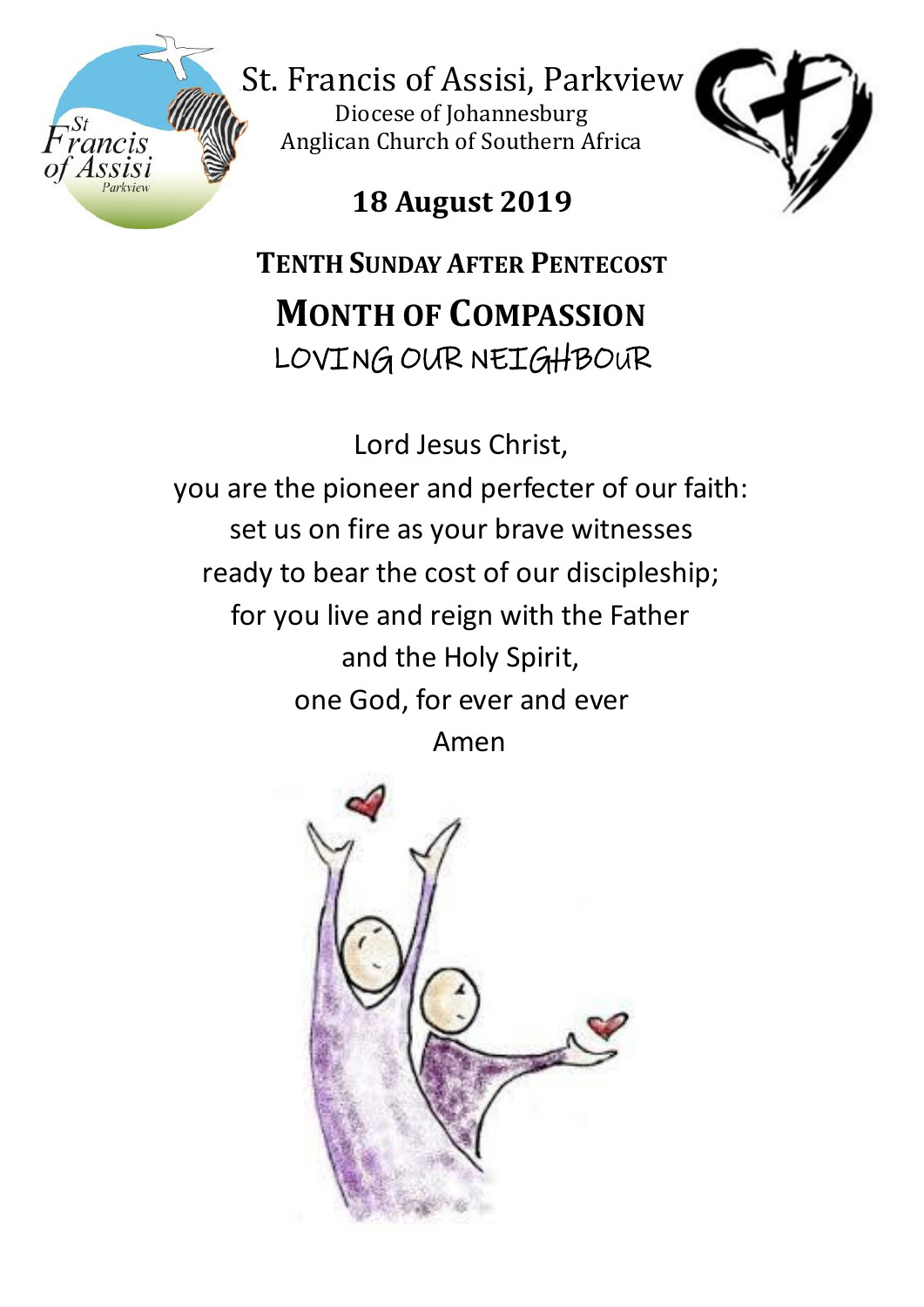# **PRAYER FOR THE CHURCH**

We pray for **the Anglican Church of Southern Africa, The Most Revd Thabo Makgoba – Archbishop of Capetown and Primate of Southern Africa.** We pray for **Steve, our Bishop**  and for our Diocese; for **Justin of Canterbury** and the Anglican Communion.

#### **PRAYER FOR THE WORLD:**

God of mercy and love, we bring to you the people of the Congo and the countries nearby, where the Ebola epidemic is claiming lives and creating barriers of fear. May the doctors and nurses treating sufferers bravely continue to do so. We give thanks that successful work has been done in creating a medicine which can successfully treat the disease, and pray that it can be made available to all sufferers, even in remote areas. Amen.

**WE PRAY FOR THE OFFICERS AND STAFF OF PARKVIEW POLICE STATION**

Give them strength and courage to do their work with dignity and integrity. Keep them safe, protect their families, and give them that peace which passes all understanding.

## **PRAYERS FOR PARISHIONERS**

**Birthdays: Monday 19:** Barbie Pickering; Elizabeth Xhama **Tuesday 20**: Lerato Mogorosi **Friday 23:** Peter Wilding **Saturday 24:** Jack Nelson; Robert McMullen **Wedding Anniversaries: Thursday 22**: Johann and Monica Le Roux **Friday 23:** Trevor and June Impey

**Families to be prayed for this week:** Gugu MHLANGA; Marlon, Terri and Gemma MILLER; Andre, Hannah, Jill, Levi and Luke MILLS; Janet Wilson; Greg Amelia, Beatrix, and William MILLS; Zimkhitha MJALI

**Prayers for those in need of prayer:** Phillip Cayton-Boxall; Kathy D'Oliviera Cruz, Margi Strever and family; Michael Cruz; Stephen Botha; Maria Frahm-Arp; Tanele Dlamini; Marilyn Gianadda; Dennis Goddard and the Goddard family; Geraldine Halverson; June Impey; Judith Kinnaird; the Mgeyane family; Hilary Mudau; Thabani Mudau; Wendy Price; John Ridler; Rudolf and Chanel Schoeman; Phillip Zwambila and for **those who have long-term needs:** Pat Cawthorn; Jeffery Gavin; Geraldine Matlhare; Elzett Mufamadi; Thandazo Ndlovu; Byron Spratt; Dudley Spratt

**Year's Mind**: Steve Bailey; Joan Baker

# **SERVICES OF THE CHURCH**

| <b>SUNDAY EUCHARISTS</b>                                         |     |                                          |                                            |  |  |
|------------------------------------------------------------------|-----|------------------------------------------|--------------------------------------------|--|--|
| $7:30$ am and $9:30$ am                                          |     |                                          |                                            |  |  |
| <b>EUCHARISTS IN THE WEEK</b>                                    |     |                                          |                                            |  |  |
| Wednesdays $@9:30$ am                                            |     | Fridays $@7:00$ am                       | $1st$ & 4 <sup>th</sup> Tuesdays @ 5:30 pm |  |  |
| <b>READINGS FOR TODAY:</b>                                       |     |                                          |                                            |  |  |
| Isaiah 5:1-7.<br>Psalm 82<br>Hebrews 11:29-12:2<br>Luke 12:49-56 |     |                                          |                                            |  |  |
| <b>HYMNS FOR 7:30</b>                                            |     |                                          |                                            |  |  |
| Introit                                                          | 220 | Fight the good fight with all thy might  |                                            |  |  |
| Gradual                                                          | 374 | Help us to help each other, Lord         |                                            |  |  |
| Offertory                                                        | 359 | Filled with the Spirit's power (Tune 15) |                                            |  |  |
| Recessional                                                      | 149 | Ye servants of God, your Master proclaim |                                            |  |  |
|                                                                  |     |                                          |                                            |  |  |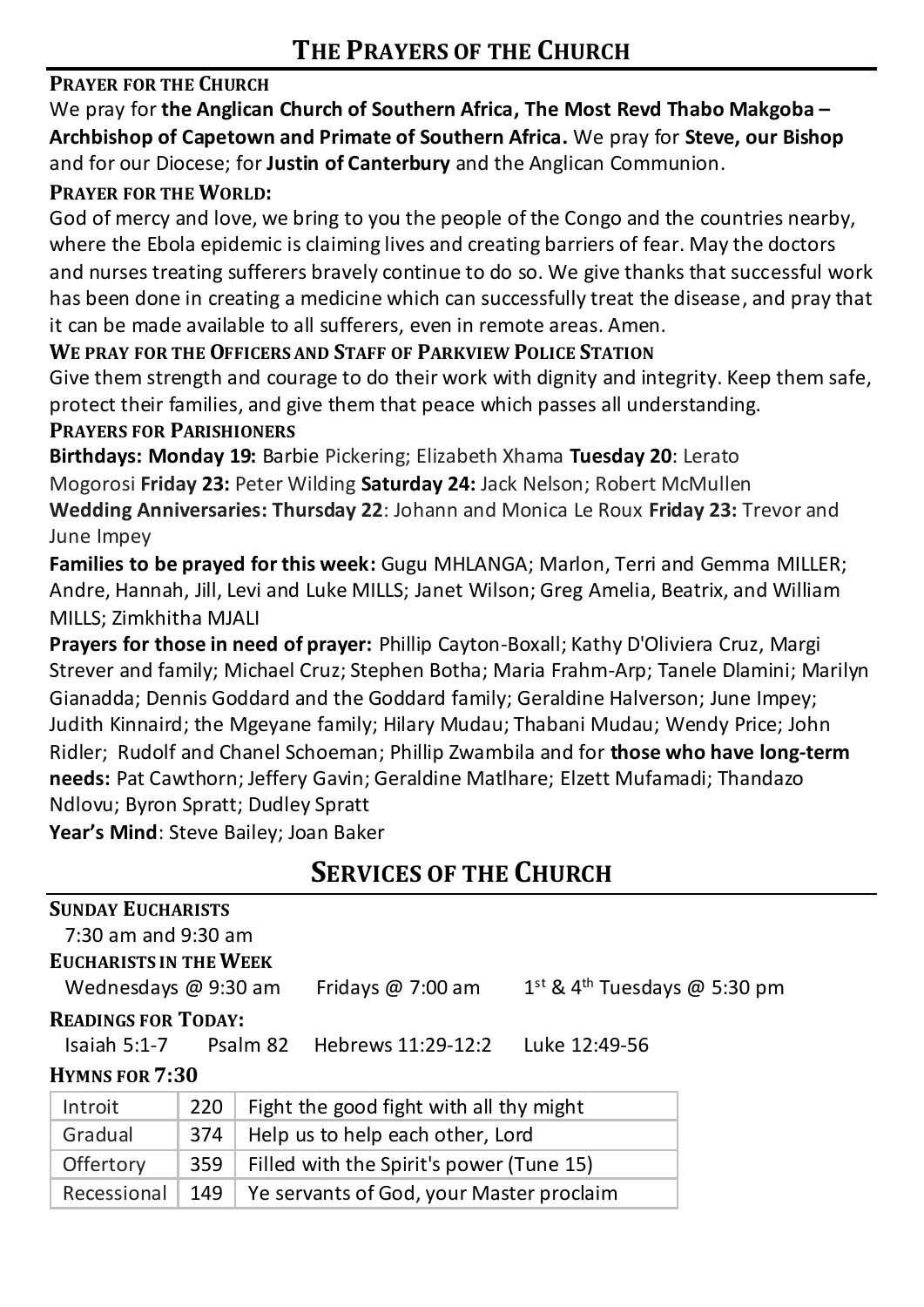# **August – The Month of Compassion**. **How do we love?**

*The Christian commandment to "love your neighbour as yourself, and God above all things" does not refer in fact to one single love, but to a balance between three loves: Of I and You and Him. And it is not a question of loving one's neighbour more than oneself, but of loving the human being – both in others and in oneself – and loving even more that which is greater than human*. Claudio Naranjo

### **What do the Great Commandments really mean and how do we live them with compassion?**

## **On Sundays**:

| 4 August  | The Compassionate Foundation: God's love for us |
|-----------|-------------------------------------------------|
| 11 August | Loving God                                      |
| 18 August | Loving our Neighbour                            |
| 25 August | Loving Ourselves                                |

## **SOLAR ENERGY APPEAL**

Several weeks ago, we launched the Solar Energy Appeal. We are able to report that, **due to your generosity**, we have received at total of R105,000 in monthly pledges and once off gifts. We need just R20,000 more to meet the target of R125,000.

# **THE CHOIR NEEDS MORE VOICES**

Please speak to Kenneth if you are interested in joining this wonderful group of people. Choir rehearsal is on Wednesdays at 5:45 pm.

# **Dependable Strengths Discovery course for St Francis parishioners.**

Please come on Saturday 24 August from 09h00 to 16h00

Cost per person including lunch/refreshments is R500 per person

For more information please take a copy of the brochure at the back of the church or visit our website [www.dependablestrengths.co.za](http://www.dependablestrengths.co.za/) or contact Mark Franklin at [sextant@mweb.co.za](mailto:sextant@mweb.co.za) or 083 378 2092 if you wish to attend.

### **SOCIAL CONCERNS**

The Winter Soup Kitchen comes to an end at the end of August. A huge thank you to all the volunteers and to all who donated 3200 portions have been served thus far. Lunchtime sandwiches have gone a long way in feeding people in the community. Council has approved 10 more servings and it is really appreciated.

### **UPCOMING EVENTS**

| Jazz on The Lake | 1 September         | Zoo Lake                             |
|------------------|---------------------|--------------------------------------|
| Parkviews        | <b>12 September</b> | <b>St Francis Ellis Herbert Hall</b> |
| Eco Hike         | 21 September        | <b>The Wilds</b>                     |